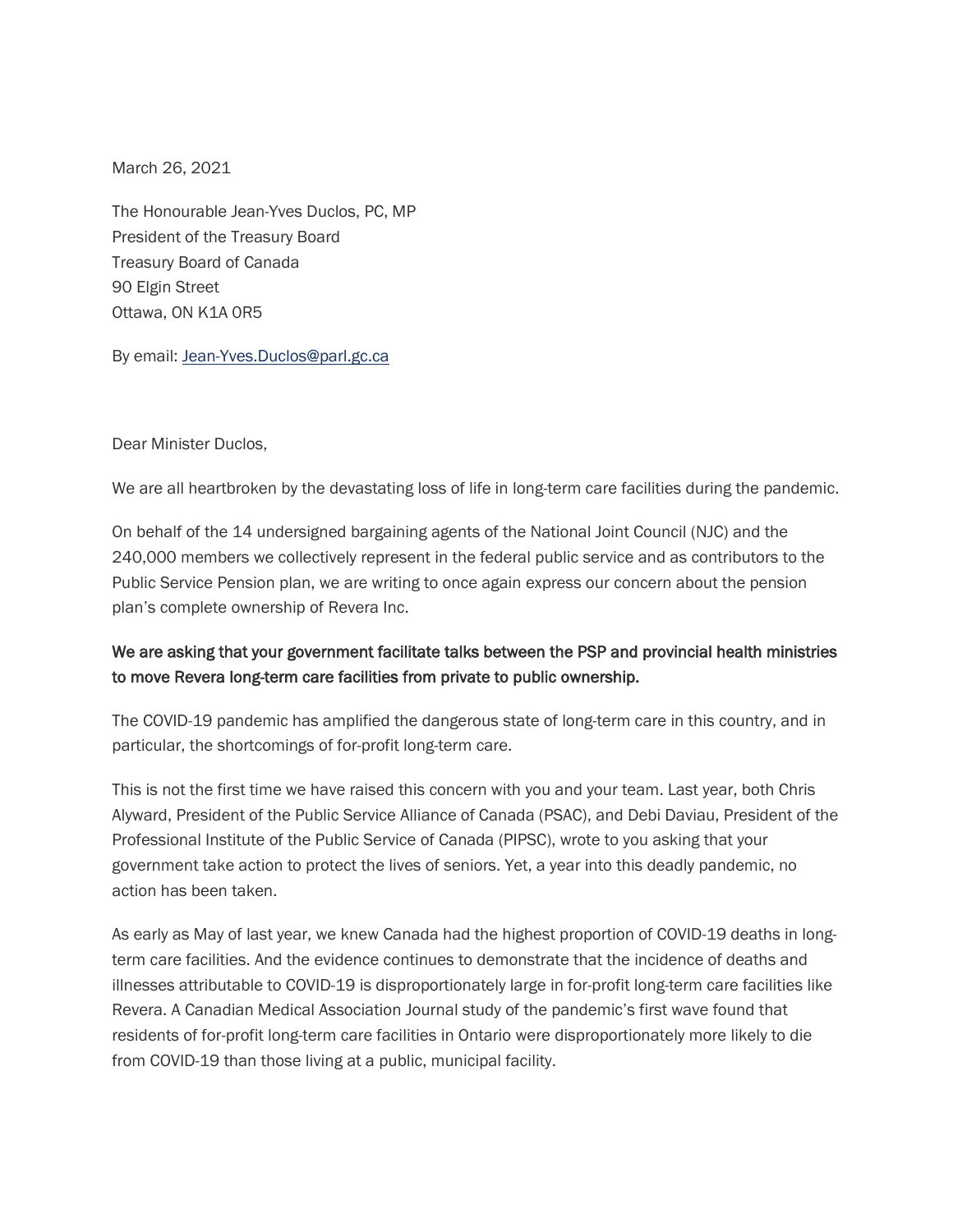In December 2020, in Ontario long-term care facilities, for every 100 beds in a facility an average of 3.75 people have died from COVID-19. While in Revera facilities in Ontario, 6.26 people for every 100 beds have died. As of January 2021, 688 people had died in Revera long-term care and retirement facilities in Canada as a result of COVID-19. Things are not getting better.

Our members do not want their pension to make money in this way.

For our pension, managed by a Crown corporation, to be the **sole owner** of Revera, one of Canada's largest for-profit long-term care operators, is unimaginable.

Even before the pandemic, the lower quality of care provided by for-profit long-term care facilities was well documented, showing fewer hours of care as well as higher rates of mortality and hospitalization. As a result of the high rate of death in Revera facilities during the pandemic, there are dozens of lawsuits piling up – meaning that Revera could hit some rocky financial times.

We know that outsourcing within the federal public service is wasteful and inefficient – and the same is true of long-term care. We have fought for decades to defend public services, including health care. Revera's for-profit care and business model represents everything members of the NJC fight against.

And to add insult to injury, a January report from the Centre for International Corporate Tax Accountability and Research (CICTAR) uncovered that Revera is taking extreme measures to avoid paying taxes in the UK, the US and other countries. This report reinforces that Revera does not meet the Public Service Pension Investment Board's own standards of ethical investing.

In accordance with *Subsections 4(1)(a)&(b)* of the *Public Sector Pension Investment Board Act* the legal responsibility of the Public Sector Pension Investment Board is to *"… (a) to manage amounts that are transferred to it … in the best interests of the contributors and beneficiaries … and (b) to invest its assets with a view to achieving a maximum rate of return, without undue risk of loss, … "* . We are aware that the Canadian judicial system has been highly regarded as a longstanding adherent to enforcing such fiduciary duties. As mentioned above, Federal Public Service bargaining agents have been raising concerns with the precarity of the operations of Revera Inc. since at least 2012. The class action suits against Revera Inc. by the families and relatives of deceased residents as reported in the media are numerous and amounting in total to hundreds of millions of dollars. If the market values of other publicly traded long-term care operators are any indication, the Net Asset Value (NAV) of Revera Inc. has no doubt declined precipitously over the course of the COVID-19 pandemic. The deliberate exposure to these reputational and financial risks has had a direct and measurable negative impact on our members participating in the Federal Public Service Pension Plan. As certified bargaining agent representatives, we have a legal obligation to protect the interests of these members and to pursue all available options to do so.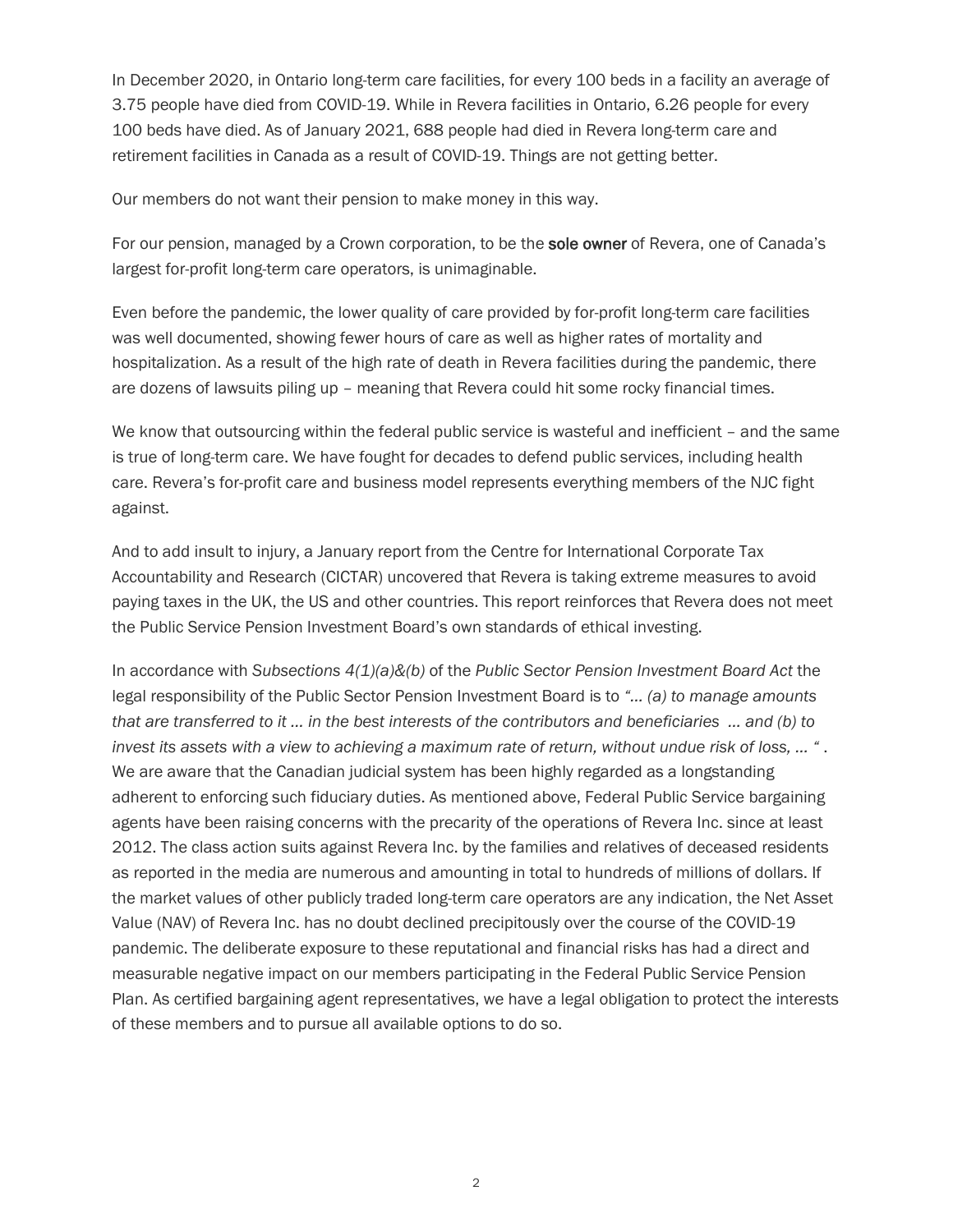Therefore, we are calling on the federal government to facilitate talks between the PSP and provincial health ministries to move Revera long-term care facilities from private to public ownership to protect the lives of seniors.

Outbreaks continue to ravage for-profit long-term care across the country. In response, governments are stepping in. In Ontario, BC, Manitoba and Quebec, governments have temporarily taken over management or supplemented management of private long-term care facilities where many deaths and infections have occurred.

Prime Minister Trudeau has said "everything is on the table" when it comes to addressing the challenges in long-term care. Canadians want the government to take action – 86 percent of respondents to a recent survey from the National Institute on Ageing and the Canadian Medical Association want long-term care to be part of Canada's publicly-funded health care system.

Now is the time, seniors are dying and urgent action is required.

Representatives of the NJC bargaining agents are available on short notice to meet with yourself, Mr. Neil Cunningham, CEO of PSP investments and Mr. Martin Glynn, PSPIB Chairperson and any other officials you would deem appropriate to invite, for purposes of discussing our proposal in further detail.

We look forward to hearing from you on this important matter.

Sincerely,

Dans Vile

Dany Richard Co-Chair National Joint Council – Bargaining Agent Side

On behalf of:

Association of Canadian Financial Officers Association of Justice Counsel Canadian Air Traffic Control Association Canadian Association of Professional Employees Canadian Merchant Service Guild CUPE Local 104 Federal Government Dockyard Chargehands Association Federal Government Dockyard Trades and Labour Council East Federal Government Dockyard Trades and Labour Council West IBEW Local 2228